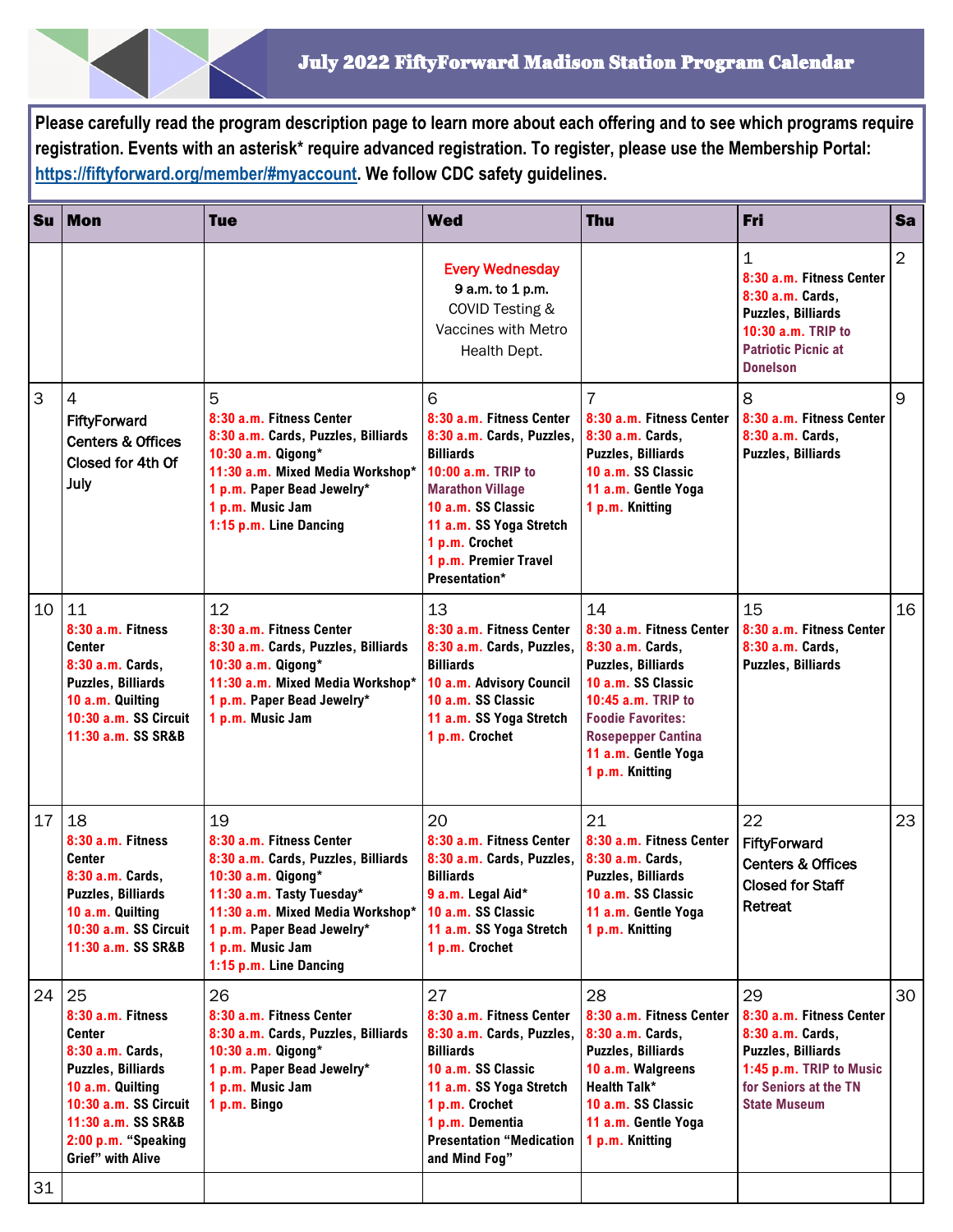

# **Program also offered virtually Denotes member-led program**

**Fitness Center Monday-Friday, 8:30 a.m.-3:30 p.m.** Use any of the cardio or strength-training machines in our fitness center.

**Cards, Puzzles, & Billiards Monday-Friday, 8:30 a.m.-3:30 p.m.**  Stop by the center to play cards, tackle a puzzle, or play a game of billiards!

**TRIP to Patriotic Picnic at Donelson Station Friday, July 1 at 10:30 a.m., Cost: \$15, sign up in advance.** Join us as we head over to Donelson Station for a Patriotic Picnic. This Freedom Festive lunch will feature a BBQ themed lunch from The Donelson Café and live patriotic music by Luke Mecalf. Come dressed in your favorite red, white, and blue for a chance to win a prize.

**Qigong Tuesdays, 10:30 a.m., \$5, sign up in advance.** Cyndi Clark leads this one-hour Chinese moving meditation, practiced for exercise, relaxation, and preventative medicine. *Fitness Center*

**Virtual Mixed Media Workshops with Ashley Mintz Tuesdays, July 5, July 12, July 19 at 11:30 am., space is limited, sign up in advance by the Friday prior to each class. Join** *Sage Advice: A summer series of Art and Writing Workshops"* led by Ashley Mintz, workshops will incorporate creative writing, mixed media art, bookmaking, and collage art. Each week, participants will create different craft and mixed media pieces. We will hold these workshops at our center, with the instructor joining remotely. If you wish to participate remotely, you can stop by the center to pick up your supplies in advance. *Classroom 1—More info at the front desk and below:* 

*July 5: Mini Ring Bound Fold Out Journal: Create a bound journal*  with different small fold out panels. Each panel will relate to different *themes and will incorporate collage and writing.*

*July 12: Abstract Collage Pieces: Create a painted background on a with several small abstract paintings in different designs with similar color schemes to create a collage.*

*July 19: Mini File Folder Journal: Create a small pocket journal. Different materials will be used to decorate each page. This type of journal can be used as a recipe book, address book or travel journal!*

### **Paper Bead Jewelry Class Tuesdays , 1 p.m.,**   $\bullet$

**Cost: \$10 for series, sign up in advance.** Making paper beads is a craft that goes back to the Victorian age, and in the1920s was revived as a jewelry-making process. Using paper, scissors, and glue, you'll learn how to make paper beads for jewelry. This class will be led by two of our members, Kate and Libby. At the end of the class, you'll walk away with your own jewelry (earrings or bracelet). *Classroom 2*

**Music Jam Tuesdays at 1 p.m.** Bring your voice, instrument or listening ears for a jam session. *Multipurpose Room*

**Line Dancing First & Third Tuesdays (July 5 & July 19), 1:15 p.m.** We are so excited that line dancing continues with our new instructor, Debbie Howell. This class is great for beginners and anyone who simply wants to have a fun time. Let's boot, scoot, and boogie! *Activity Room* 



## **FREE COVID Vaccines and Testing EVERY Wednesday from 9 a.m.**

**to 1 p.m.** FiftyForward has partnered with the Metro Public Health Department to offer free covid vaccines, including booster shots and covid testing at three centers, including Madison Station. No appointment needed, bring your vaccination card, open to the public. Testing is done in the *Parking Lot* and vaccinations are in the *Conference Room.*

**TRIP to Shopping and Lunch at Marathon Village Wednesday, July 6 at 10 a.m., Cost: \$5 + lunch, sign up in advance.** Marathon Village is a neighborhood born out of the buildings that once housed Marathon Motor Works (1910-1914). On the first-floor there is a retail experience like no other that includes flagship stores from the History Channels' American Pickers to legendary whiskey makers, Jack Daniels. In addition to shopping, we can visit the Marathon Motor Works museum showcasing five of the remaining eight Marathon vehicles located in the original MMW showroom. After we shop and visit, we'll enjoy soups, salads and/or sandwiches from the Southern Engine Deli, also located within Marathon Village. Menu item range from \$6.50 - \$12*.*

**SilverSneakers Classic Wednesdays & Thursdays at 10 a.m.**  Focuses on strengthening muscles and increasing range of movement for daily life activities. Equipment and a chair will be provided. Led by Kathleen Phillips on Wednesdays and Lisa Cotton on Thursdays. *Activity Room*

**SilverSneakers Yoga Stretch Wednesdays at 11 a.m.** Led by Kathleen Phillips, chair support is offered so you can perform a variety of seated and standing postures designed to increase flexibility, balance and range of movement. *Activity Room*

**Crochet Wednesdays at 1 p.m.** Bring an "H" needle, yarn, and your own materials. *Classroom 2*

**Premier Travel Presentation Wednesday, July 6, 1 p.m., sign up in advance.** Join Premier World Discovery & See America Tour for presentations on trips to Hawaii, New England, New York City Holiday, and a 2023 Preview! Travel representatives will present information live from FiftyForward Donelson Station, but our center will stream the presentation via Zoom at the center so you can participate and ask any questions in real time! *Classroom 1*

**Gentle Yoga Thursdays at 11 a.m.** Led by Lisa Cotton, chair support is offered for seated and standing yoga poses. *Activity Room*

**Knitting Thursdays at 1 p.m.** Bring your own knitting needles and yarn. *Classroom 2*

**Quilting Mondays, 10 a.m.-12 p.m.** Join our quilters and please bring your own materials! *Classroom 2*

**SilverSneakers Circuit Mondays at 10:30 a.m.** Led by Kathleen Phillips, this class offers standing low-impact moves that alternate with standing upper-body strength. Can be adapted for all fitness levels. *Activity Room*